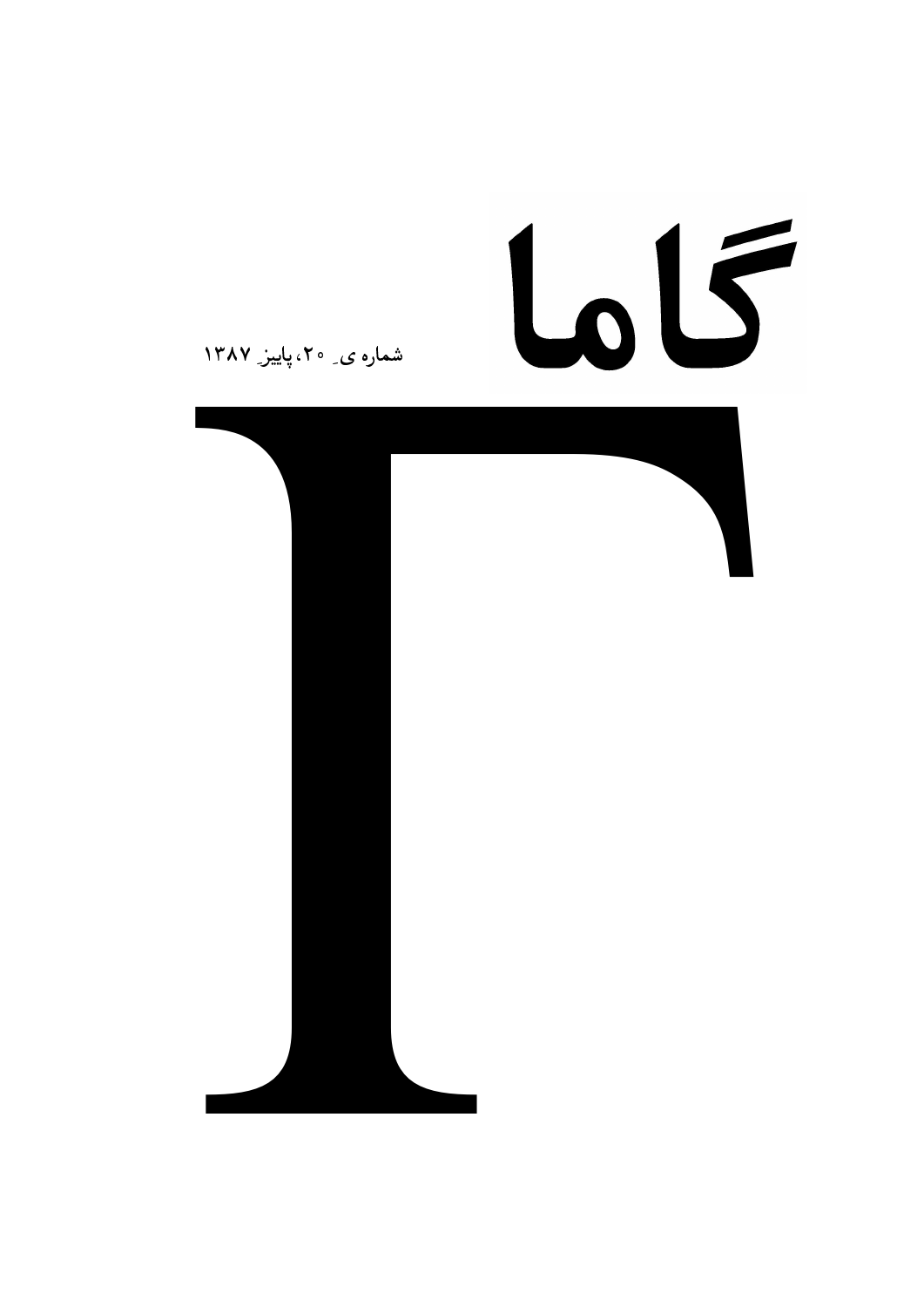$L_0$ 

**ISSN 1735.1286** 

www.gammajournal.ir

## به نام خدا

• گاما فصل نامه ای است به زبان په فارسی، در باره ی ِ فیزیک. آن چه در گاما منتشر می شود بیش تر مقالهها ی ِ آموزشی، در زمینه ی ِ فرهنگ یا تاریخ ِ ِ فیزیک، یا در مورد ِ مسائل ِ فیزیک در ایران است، و قرار است جنبه ی ِ آموزشی و فرهنگی داشته باشد و برای دانشجویان ِ فیزیک یا دانش آموخته گان \_ فیزیک ، یا دستِکم بخش ی از آنها قابلاستفاده باشد. • مقالههای گاما نوعاً تألیفی اند. سعی بر این است که فقط مقالهها ی ِ کلاسیک ِ فیزیک، و نوشتهها ی ِ فیزیکپیشهها ی ِ بزرگ ترجمه شود. اگر می خواهید چیز ی را ترجمه کنید، لطفاً اول با هیئت \_ ویراستاران تماس بگیرید. • برا ی ِ تماس با گاما، و از جمله فرستادن ِ مقاله، لطفاً با یک ی از ویراستاران ِ گاما تماس بگیرید. • پذیرش ِ مقاله با هیئت ِ ویراستاران و بر اساس ِ روش ِ متداول ِ داوری توسّط ِ داور ِ ناشناس است. هیئت <sub>-</sub> ویراستاران یا مقاله را میپذیرد، یا رد میکند، امّا هرگز در نوشته ی ِ نویسنده دخل و تصرّف ی نمیکند. اگر به نظر ِ داور تغییر ی در مقاله لازم باشد، اعمال ِ این تغییر با خود ِ نویسنده(ها) است. • مقاله ی پذیرفته شده، پیش از چاپ، بر اساس به آخرین نسخه ای که نویسنده فرستاده حروفچینی می شود و پس از تأیید \_ نویسنده است که چاپ می شود. • © تمام ِ حقوق ِ مادّي و معنوي ي ِ آن چه در گاما منتشر ميشود متعلق است به گاما، مگر در موارد ی که صراحتاً مشخّص شده باشد.

|                           | ويراستاران:                                        |
|---------------------------|----------------------------------------------------|
| a_aghamohammadi@yahoo.com | • امير ِ آقامحمّدى، دانشگاه ِ الزّهرا، تهران       |
| shariati@mailaps.org      | • احمد ِ شریعتی (سردبیر)، دانشگاه ِ الزّهرا، تهران |
| ashafie@ipm.ir            | • عزیزاله ِ شفیعِخانی، دانشگاه ِ الزّهرا، تهران    |
| ahfatol@gmail.com         | • امیرحسین ِ فتحاللهی، دانشگاه ِ الزّهرا، تهران    |

تاریخ \_ انتشار ١٣٨٧/١٢/١٥ شمارگان : ۱۰۰۰ نسخه  $^1$ قيمت ٥٥٥ تومان. <sup>1</sup> ليتوگرافي، چاپ، و صحافي: سازمان چاپ و انتشارات وزارت فرهنگ و ارشاد اسلامي.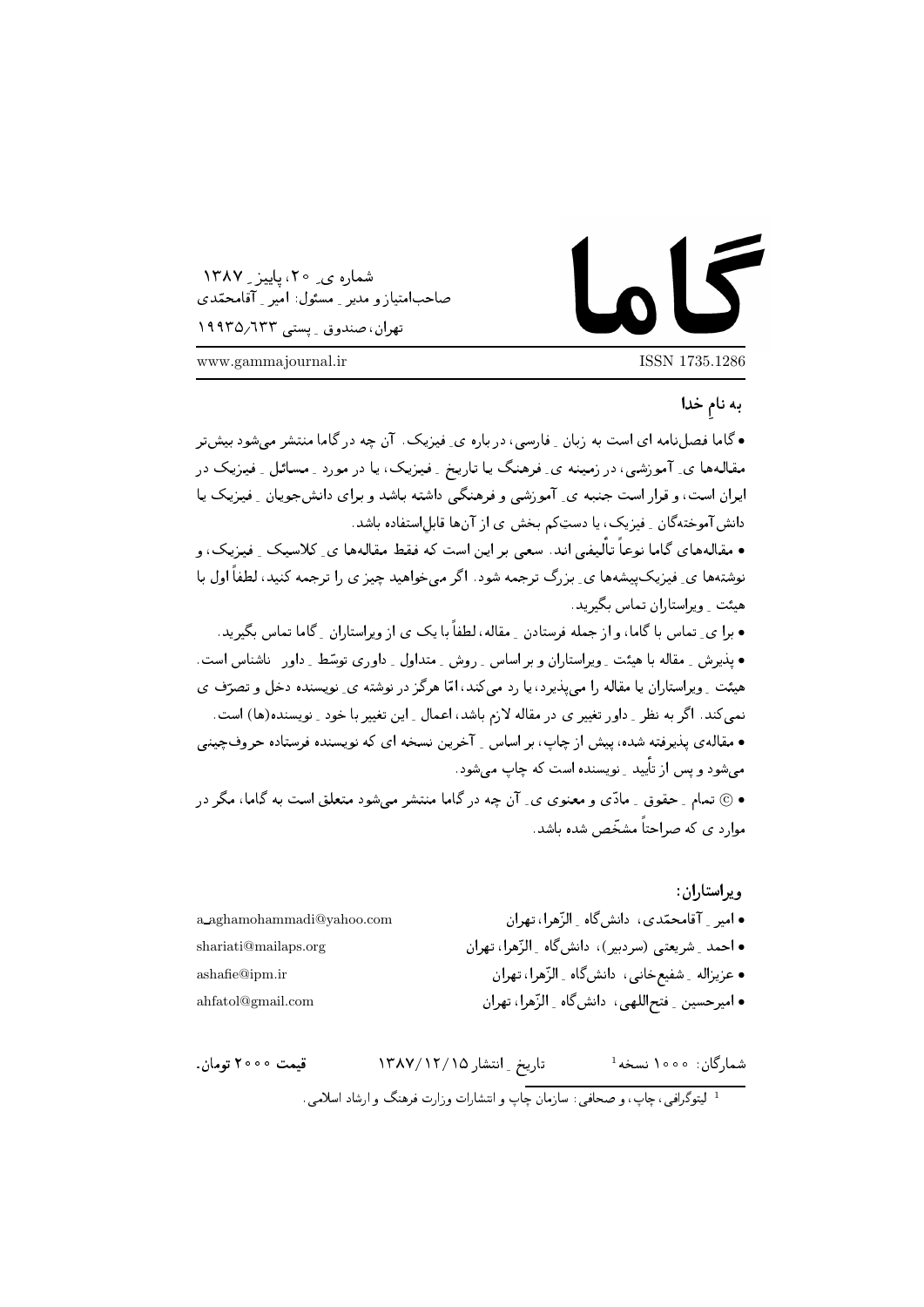www.gammajournal.ir

**ISSN 1735.1286** 

Gamma is a quarterly Persian magazine, devoted to educational and cultural articles in physics. Gamma is not a research journal.

Address: Gamma, P. O. Box 633, Tehran 19935, IRAN.

 $\circ$  2004 - 2008, Gamma, all rights reserved.

## Editors

• A. Aghamohammadi Prof. of Physics, Alzahra University, Tehran 19938-91167, Iran. a\_aghamohammadi@yahoo.com

• A. H. Fatollahi Asoc. Prof. of Physics, Alzahra University, Tehran 19938-91167, Iran. ahfatol@gmail.com

• A. Shafikhani Asoc. Prof. of Physics, Alzahra University, Tehran 19938-91167, Iran. ashafie@ipm.ir

• A. Shariati Asoc. Prof. of Physics, Alzahra University, Tehran 19938-91167, Iran. shariati@mailaps.org

اشتراک (جهار شماره) عادّی ۲۰۰۰ تومان، دانش جویبر ۴۰۰۰ تومان، مؤسسهها ۸۰۰۰ تومان اشتراک با یُست ِ عادّی است. برا ی ِ اشتراک با پُست ِ سفارشی، یا خارج از ایران، با یک ی از وبراستاران تماس بگیرید.

برا ی ِ اشتراک، پول ِ اشتراک را به حساب ِ شماره ی ِ ۲۳۷۹ ه ۸۰، بانک ِ ملّی، شعبه ی دانش گاه رالّزهرا (کدل ۲۲۱) به نام راجمد شریعتی، بریزید. اصل روسید ریانک را بیش رخود نگه دارید، و این اطلاعات ِ را برای ی ِ ما بفرستید: ۱) اسم ِ واریزکننده، ۲) تاریخ ِ واریز کردن، ۳) مقدار \_ یول ی که واریز شده است، ۴) اسم و نشانبی ی ِ کامل \_ گیرنده ی ِ مجله (لطفاً کد \_ پستبی را هم بنويسيد).